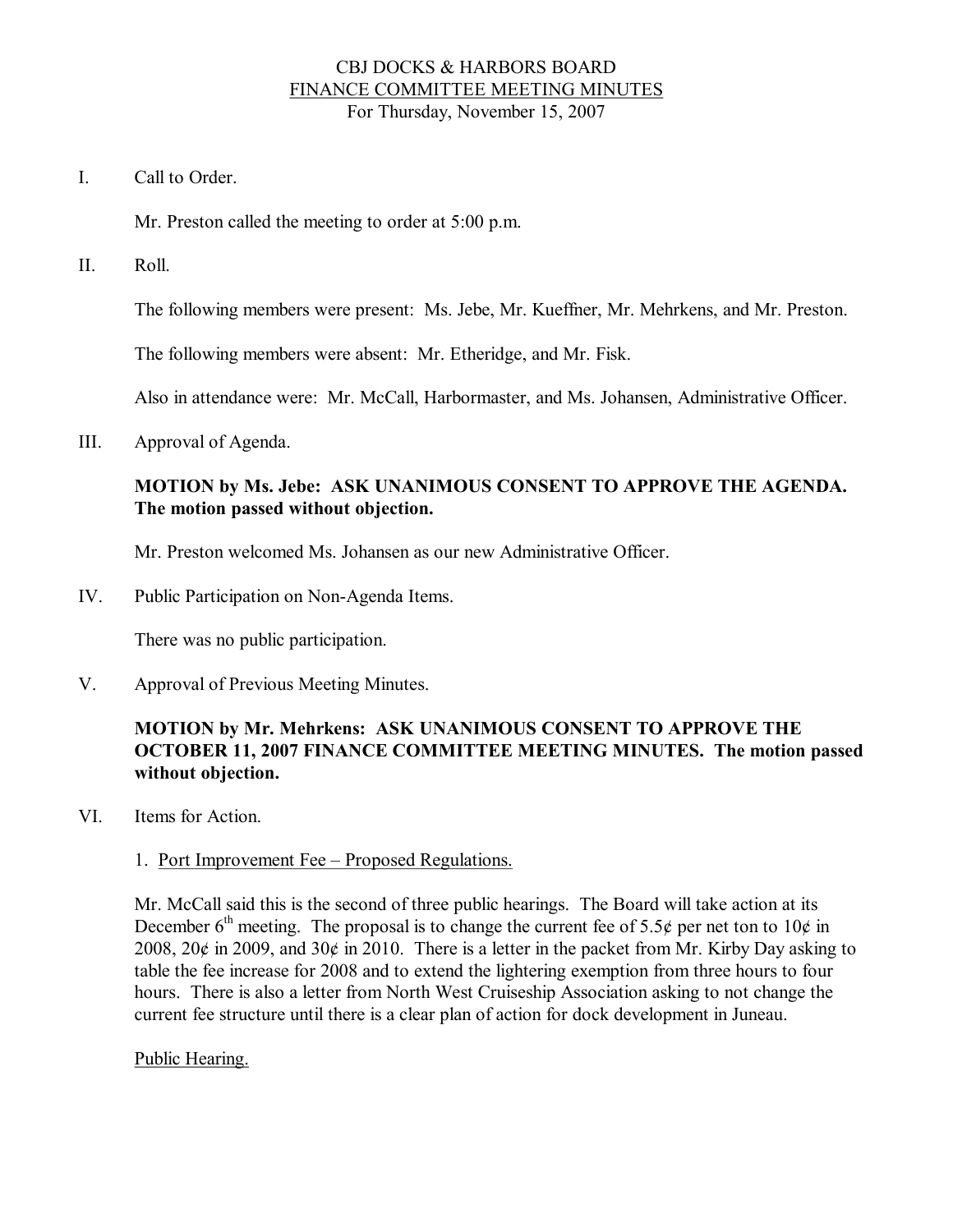Finance Committee Meeting Minutes November 15, 2007 Page 2

VI. Items for Action (continued).

Mr. Drew Green said the memos from Mr. Day and NWCSA speak for themselves. Industry has asked the City to look at other options besides the proposed downtown Cruiseship dock renovations. Other options have not been adequately considered. Industry is asking that before you embark on new funding mechanisms and new expenses that we explore the options more thoroughly and have a plan before new fees are created. Have a fee that addresses a specific plan. Industry is not opposed to addressing maintenance issues and the  $5.5¢$  will address those concerns – though it may not be enough. There are some things that have to be done in the near future, but not the immediate future. He agrees with the extension of the 4-hour lightering fee exemption. He is concerned that the port maintenance fee has turned into something more than maintenance and is dock development.

Mr. Preston noted that the name has been changed to Port Improvement Fee. Last year, this Committee and the Board reduced fees for harbor patrons. The same thing can happen here if we do not need to do the three-year increase.

Mr. Aaron Brakel said he had concerns with the downtown dock proposal and some process concerns. He read from a letter from AEL&P regarding the inclusion of an energy section in the Comprehensive Plan regarding hydropower to the cruiseship berths. He had concerns with how the Board operated regarding the new cruiseship project. He said you need some kind of money buffer if something should happen, such as piling being taken out. He understands Industry's concerns, but you need money for the planning process. He said a section in the Waterfront Plan says if there is a new dock proposal, the community needs to go through a process similar to the one that it went through to develop the long-term Waterfront Plan.

Mrs. Sharon Andrew felt the Committee was acting wisely in proposing a graduated increase.

**MOTION by Mr. Kueffner: ASK UNANIMOUS CONSENT TO AMEND THE PROPOSAL FROM 3 TO 4 HOURS. CHANGE 05 CBJAC 15.040 B TO READ: EXCEPT FOR LIGHTERING OPERATIONS LESS THAN FOUR HOURS IN DURATION, THE PORT IMPROVEMENT FEE IS ASSESSED ON THE NET TONNAGE OF THE VESSEL. FOR LIGHTERING OPERATIONS LESS THAN FOUR HOURS IN DURATION, THE PORT IMPROVEMENT FEE IS ASSESSED ON ONEHALF THE NET TONNAGE OF THE VESSEL. The motion passed without objection.**

**MOTION by Mr. Kueffner: ASK UNANIMOUS CONSENT TO RECOMMEND THE BOARD APPROVE THE PORT IMPROVEMENT FEE PROPOSED REGULATIONS AS AMENDED. The motion passed without objection.**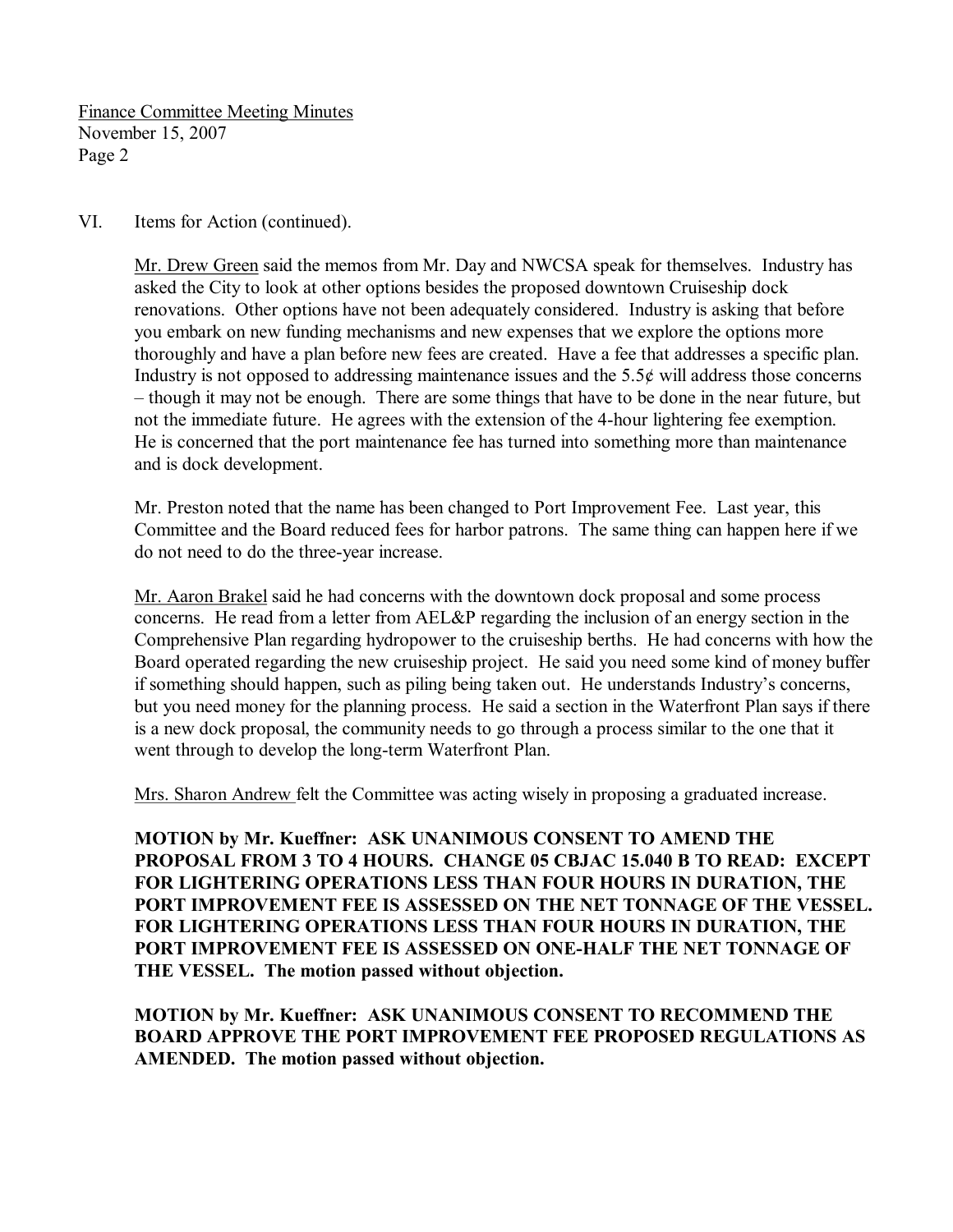VI. Items for Action (continued).

## 2. Fisherman's Bend Tideland Lease Renewal and Rent Adjustment.

Mr. Preston said the Committee just received the appraisal. We are waiting to hear back from the Assessor's Office. We can discuss it tonight and put in on the agenda for our next meeting.

Mr. McCall said this is an income assessment done by Mr. Wold of Alaska Appraisal Associates, Inc. The current rent is \$13,600 and the assessed value indicates an annual rent of \$62,291.

Mrs. Sharon Andrew said they were provided with an income appraisal analysis. The property is limited by the lease to being used as a marina only. Based on this they recommend that we not develop any further. This does not address the two parcels of tidelands that adjoin the uplands. She went through some sections of the report with the Committee members. She said Mr. Wold indicated he would answer any questions from the Board.

Mr. Mehrkens suggested passing on to Mr. Wold to do a comparable to other marinas on the west coast.

Mr. Preston said the Committee would wait for the CBJ Assessor to give us an analysis.

# **MOTION by Ms. Jebe: ASK UNANIMOUS CONSENT TO TABLE THE FISHERMAN'S BEND TIDLEAND LEASE RENEWAL AND RENT ADJUSTMENT UNTIL THE NEXT FINANCE MEETING ON 12/20/07. The motion passed without objection.**

### 3. FEDP Grant Award for Downtown Fisheries Terminal.

Mr. McCall said we have been awarded a grant of \$48,750. He requests the Board request the Assembly to appropriate the local match of \$16,250 from retained earnings.

**MOTION by Mr. Kueffner: ASK UNANIMOUS CONSENT TO RECOMMEND THAT THE BOARD APPROVE THE \$48,750 FEDP GRANT AWARD FOR THE DOWNTOWN FISHERIES TERMINAL AND REQUEST THE ASSEMBLY APPROPRIATE THE GRANT INTO A CIP ALONG WITH THE LOCAL MATCH OF \$16,250 OF HARBOR RETAINED EARNINGS. The motion passed without objection.**

4. Douglas Harbor FAA Juneau Airport Wind Sensor Lease Renewal.

Mr. McCall said the FAA wind weather station on the old Cold Storage Dock provides information to incoming flights. FAA has requested a 10-year renewal of the space. They will maintain access and the structure.